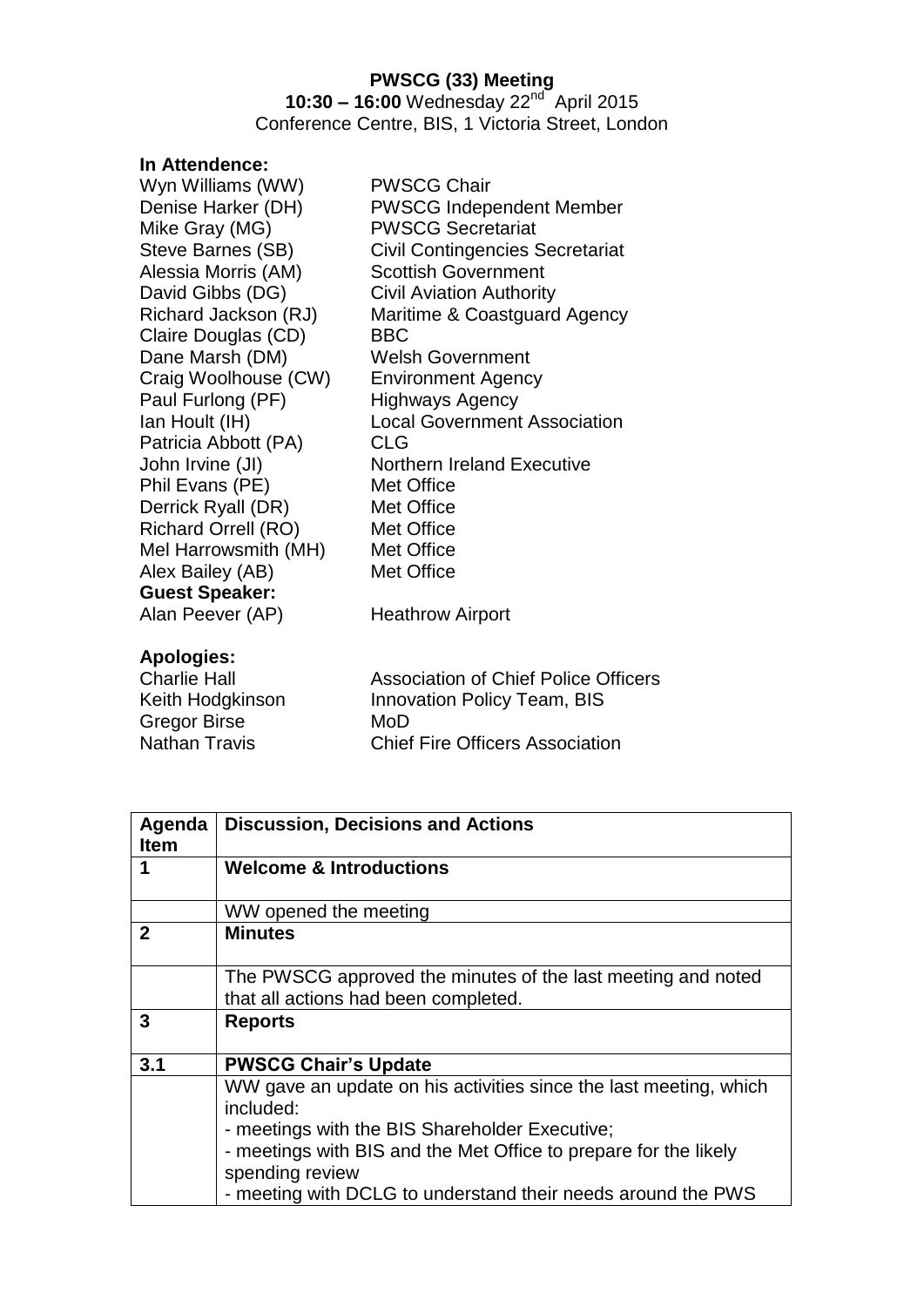|      | - further meeting with the Head of the NHP to agree on closer ways                   |
|------|--------------------------------------------------------------------------------------|
|      | of working                                                                           |
|      | - attendance at the Responder Survey De-brief and PWS                                |
|      | Assurance Group meeting (see agenda items below)                                     |
| 3.2  | <b>Report of the PWS Assurance Group (PAG-2)</b>                                     |
|      | WW presented the report of the second meeting of the PAG given                       |
|      | in the Annex to these minutes. A discussion was had about the                        |
|      | reputational risk to the Met Office and PWS of missing a high                        |
|      | impact event. JI pointed out that the forecasting challenges of                      |
|      | summer thunderstorms and rain/snow transition was of great                           |
|      | importance to responders. WW reassured the meeting that the                          |
|      | review of science and forecasting undertaken by the PAG showed                       |
|      | that the Met Office was not oblivious to these concerns. The                         |
|      | PWSCG endorsed the PAG's report.                                                     |
| 4    | <b>1415 Deliverables and Performance</b>                                             |
|      |                                                                                      |
| 4.1  | <b>Consultation reports</b>                                                          |
| 4.1a | <b>International Products Consultation</b>                                           |
|      | MG presented the International Products Consultation. The                            |
|      | PWSCG had the following comments on the consultation:                                |
|      | <b>Global Site Forecast Service</b>                                                  |
|      | The PWSCG noted the challenge that the automated Met Office                          |
|      | global single site forecast may not be as accurate as a locally                      |
|      | generated forecast which may have a higher resolution data source                    |
|      | or human intervention. It was suggested that the Met Office could                    |
|      | use or link to other National Met Service (NMS)'s local data or                      |
|      | forecasts where that was more accurate than the global site                          |
|      | product, but it was recognised that this approach introduced                         |
|      | inconsistencies across countries and reduced the usability of the                    |
|      | web site. Although the Met Office had in-house verification of some                  |
|      | of its global site forecasts there was no comparison of single site                  |
|      | forecast accuracy between NMSs.                                                      |
|      |                                                                                      |
|      | Action: Met Office to share verification data with the                               |
|      | Secretariat so as to assess the relative accuracy of the global                      |
|      | site forecasts.                                                                      |
|      | <b>Meteoalarm</b>                                                                    |
|      |                                                                                      |
|      | DH stated that access to weather warnings was important for                          |
|      | citizens when abroad, and so the Met Office should look at making                    |
|      | the Meteoalarm product more easily available through its<br>international forecasts. |
|      |                                                                                      |
|      | <b>Global Incident Forecasts</b>                                                     |
|      | SB stated that the Cabinet Office highly valued this service, and                    |
|      | that the importance of this service was understated. UK citizens                     |
|      | abroad have an expectation that the UK Government will look after                    |
|      | them if they caught up in severe events so these weather forecasts                   |
|      | are very important. SB proposed that it should be combined with                      |
|      | the Global Pollution Forecast to create one product.                                 |
|      |                                                                                      |
|      |                                                                                      |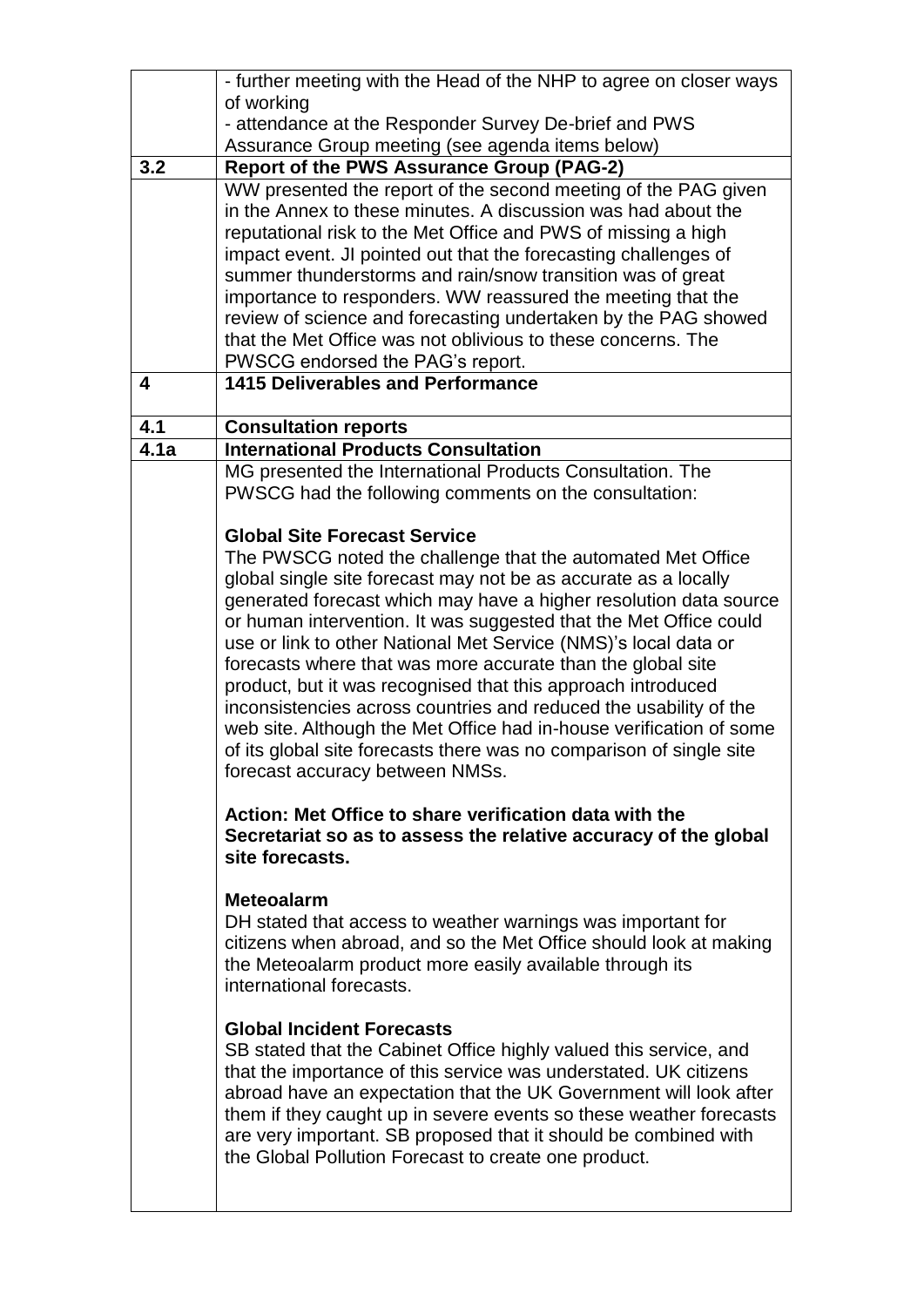|                  | The PWSCG approved the six recommendations of the<br>International Products Consultation and added a further<br>recommendation that the Global Incident Forecast service and<br>Global Pollution Forecast service should be considered as a<br>single PWS output. |
|------------------|-------------------------------------------------------------------------------------------------------------------------------------------------------------------------------------------------------------------------------------------------------------------|
| 4.1 <sub>b</sub> | <b>Responder Survey results</b>                                                                                                                                                                                                                                   |
|                  | MH presented a summary of the results of the recent survey of<br>Responders. Highlights included:<br>90% of responders were satisfied with the Warnings<br>services<br>90% of responders were satisfied with the Advisor service                                  |
|                  | Overall satisfaction with the PWS was 88%                                                                                                                                                                                                                         |
|                  | There was a discussion around the consistently lower Very<br>Satisfied scores for some responder groups. The Met Office had<br>asked the survey company to provide a further breakdown of the<br>results to try and understand this more.                         |
|                  | Action: Met Office to share the more detailed results with the<br>Secretariat and then decide whether this warrants the<br>Chairman engaging more closely with some of the responder<br>groups.                                                                   |
| 4.2              | <b>End of Year Reporting</b>                                                                                                                                                                                                                                      |
| 4.2a             | <b>Met Office Annual Report</b>                                                                                                                                                                                                                                   |
|                  | DR presented the Met Office PWS annual report, highlighting the                                                                                                                                                                                                   |
|                  | evidence which demonstrated that the Met Office had met all PPMs<br>and delivered all milestones in 14/15.                                                                                                                                                        |
| 4.2 <sub>b</sub> | <b>PWSCG Annual Report</b>                                                                                                                                                                                                                                        |
|                  | WW presented the PWSCG annual report describing the activity<br>undertaken by the group during the year.                                                                                                                                                          |
|                  | The PWSCG agreed to the publication of the PWSCG report<br>with the Met Office report as an Annex. However, some PWSCG                                                                                                                                            |
|                  | members felt that it would be good to expose the successes of the                                                                                                                                                                                                 |
|                  | PWS with more senior people in the government departments                                                                                                                                                                                                         |
|                  | represented on the PWSCG, including ministers.                                                                                                                                                                                                                    |
|                  | Action: MG to identify an appropriate mechanism for<br>circulating the report more widely across Government.                                                                                                                                                      |
| 4.2c             | FY15/16 Sign-off                                                                                                                                                                                                                                                  |
|                  | The PWSCG agreed that the Met Office had delivered the PWS<br>in accordance with the CSA and authorised the Chairman to<br>write a letter to the Met Office to that effect.                                                                                       |
| 5                | <b>Future Plans</b>                                                                                                                                                                                                                                               |
| 5.1              | <b>FY15/16 Agreement including PPMs and Milestones</b>                                                                                                                                                                                                            |
|                  | MG presented the new CSA which had been developed in line with<br>the decisions of the previous meeting. The new Section 2 included:<br>A Vision Statement                                                                                                        |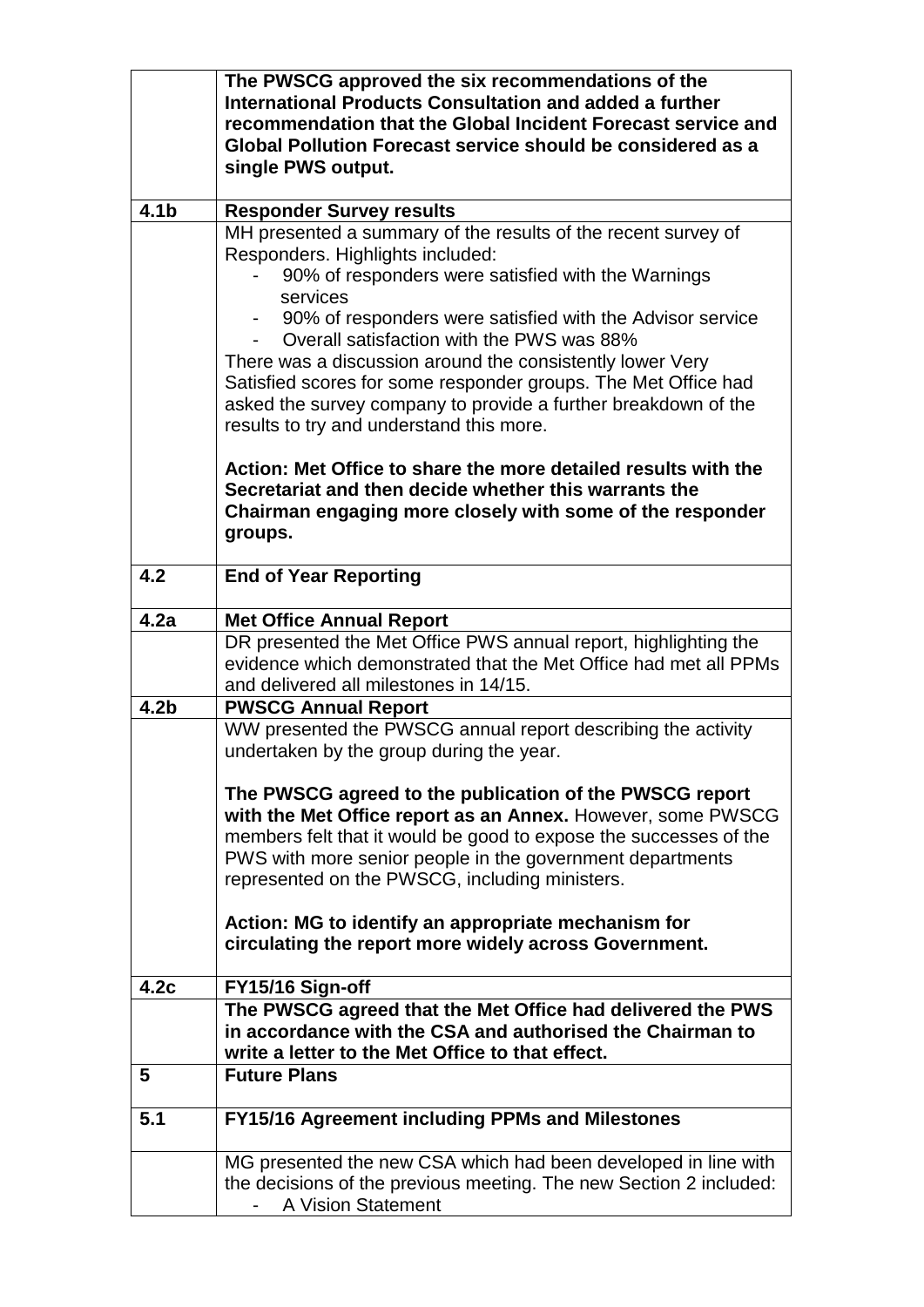|     | - A How the PWS Makes a Difference graphic                                                                                       |
|-----|----------------------------------------------------------------------------------------------------------------------------------|
|     | A Strategy<br><b>Description of Themes</b>                                                                                       |
|     | It was presented as a multi-year plan. MG outlined the inclusion of                                                              |
|     | Chemet in the CSA, the proposed price for 15/16 and the PPMs.                                                                    |
|     | DR gave an overview of the proposed Milestones for 15/16.                                                                        |
|     | The PWSCG approved the new CSA, PPMs and Milestones for                                                                          |
|     | 15/16 with the following comments:                                                                                               |
|     |                                                                                                                                  |
|     | SB strongly disagreed with the inclusion of Chemet in the                                                                        |
|     | <b>PWS outputs, questioning the extent of multi-agency use of</b>                                                                |
|     | Chemet. Other members of the Group expressed a different                                                                         |
|     | opinion and, after some debate, the Chairman concluded                                                                           |
|     | that Chemet should be included in the PWS as proposed.                                                                           |
|     | The PWSCG requested the Met Office to provide some<br>further information on the cost of developing Chemet. The                  |
|     | Met Office agreed to provide this information after                                                                              |
|     | consultations had been completed with Chemet users and                                                                           |
|     | the scope of development had been identified.                                                                                    |
|     | The PWSCG felt strongly that the PPM1 – Warnings<br>۰                                                                            |
|     | Accuracy target should be increased to 80% in the next few                                                                       |
|     | years in view of the high importance of the warnings service.                                                                    |
|     |                                                                                                                                  |
|     | Action: Secretariat to work with the Met Office to develop                                                                       |
|     | ideas on how PPM1 can be adjusted in future years to move                                                                        |
|     | towards an 80% target.                                                                                                           |
| 5.2 | <b>FY15/16 PWSCG Milestone Sponsors</b>                                                                                          |
|     | The PWSCG agreed to the following milestone sponsors:                                                                            |
|     | Milestone 1 - Next Generation Warnings Service - SB                                                                              |
|     | Milestone 2 - PWS Media Service - DH                                                                                             |
|     | Milestone 3 - Digital Delivery (Lifecycle) - IH                                                                                  |
|     |                                                                                                                                  |
|     | Milestone 4 – Digital Delivery (Extended Forecasts) – DH                                                                         |
|     | Milestone 5 – Weather Observations from Schools – IH (PA and                                                                     |
|     | DH also expressed interest)                                                                                                      |
|     | Milestone 6 – Exchange of Weather Layers – MG                                                                                    |
|     | Milestone 7 - Hazard Manager Product Lifecycle - CW<br>Milestone 8 - Data Services - MG                                          |
|     | Milestone 9 - Forecast Accuracy - PA                                                                                             |
|     |                                                                                                                                  |
| 5.3 | FY 15/16 Consultation Plan                                                                                                       |
|     | MG presented the draft Consultation Plan. DH requested that it                                                                   |
|     | include reference to the Media and Public workshops that are                                                                     |
|     | planned. The PWSCG agreed with the proposal to undertake a                                                                       |
|     | consultation on Long-range Forecasting, but there was less support                                                               |
|     | for the proposal to conduct a consultation into the public's use of                                                              |
|     | the aeroallergen and air quality forecasts. SB proposed that,<br>instead, the Secretariat should undertake a consultation on the |
|     | detailed requirements for weather services from PWSCG members.                                                                   |
|     | MG noted this would be a useful induction exercise for the new                                                                   |
|     | Secretariat Support Manager currently being recruited.                                                                           |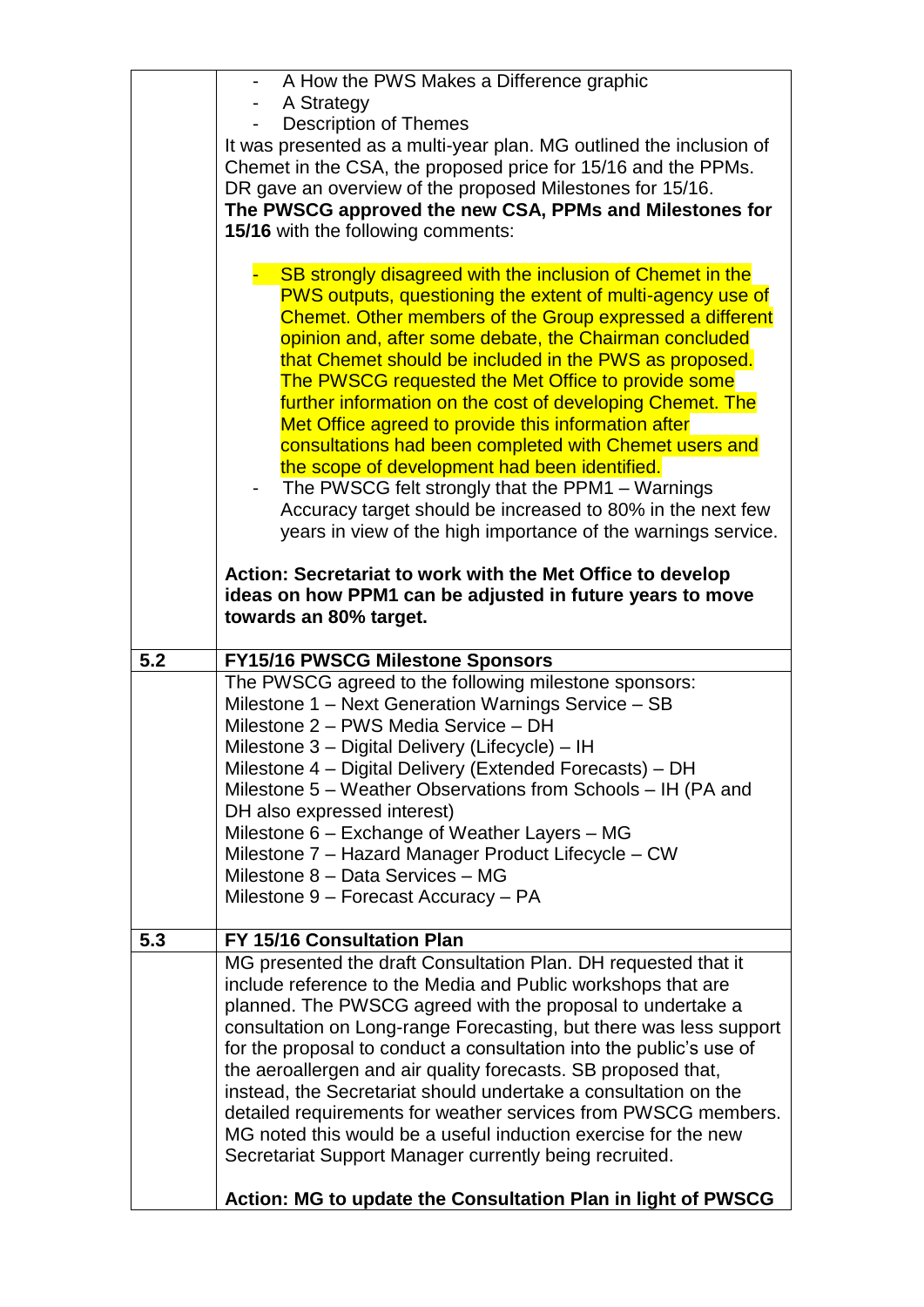|                | comments.                                                                                                                                                                                                                                                                                                                                                                                                                                                                                                                                                                                                                                                                                                                                                                                |
|----------------|------------------------------------------------------------------------------------------------------------------------------------------------------------------------------------------------------------------------------------------------------------------------------------------------------------------------------------------------------------------------------------------------------------------------------------------------------------------------------------------------------------------------------------------------------------------------------------------------------------------------------------------------------------------------------------------------------------------------------------------------------------------------------------------|
| 5.4            | FY 15/16 Secretariat Operating Plan                                                                                                                                                                                                                                                                                                                                                                                                                                                                                                                                                                                                                                                                                                                                                      |
|                | MG presented the Operating Plan which was approved by the<br>PWSCG.                                                                                                                                                                                                                                                                                                                                                                                                                                                                                                                                                                                                                                                                                                                      |
| 6              | <b>Interest Topics</b>                                                                                                                                                                                                                                                                                                                                                                                                                                                                                                                                                                                                                                                                                                                                                                   |
| 6.1            | <b>Heathrow</b>                                                                                                                                                                                                                                                                                                                                                                                                                                                                                                                                                                                                                                                                                                                                                                          |
|                | Alan Peever, the Head of Airside Operations at Heathrow Airport,<br>gave a presentation of the importance of accurate weather<br>information in daily planning at Heathrow. Weather has the biggest<br>impact on the airport's operations, and because Heathrow is so<br>close to maximum capacity (and will be so for years into the future)<br>increasingly more accurate forecasts of weather hazards that affect<br>aviation (low visibility, strong winds, snow/ice and thunderstorms)<br>at longer lead times are essential to effectively manage operations.<br>Therefore, Heathrow saw continued development in the Met Office<br>capability funded through the PWS as vital for its future operations.<br>AP invited the PWSCG to hold a future meeting at Heathrow<br>Airport. |
| $\overline{7}$ | <b>AOB</b>                                                                                                                                                                                                                                                                                                                                                                                                                                                                                                                                                                                                                                                                                                                                                                               |
|                | MH informed the meeting of the forthcoming responder workshops<br>being held across the country between the 13 May and 2 July.                                                                                                                                                                                                                                                                                                                                                                                                                                                                                                                                                                                                                                                           |
|                | MG stated that the BIS Conference Centre had been booked for<br>the $27th$ January 2016 for the $36th$ meeting of the PWSCG, and that<br>the $37th$ meeting is tentatively scheduled for the $27th$ April 2016.                                                                                                                                                                                                                                                                                                                                                                                                                                                                                                                                                                          |
|                | <b>CLOSE</b>                                                                                                                                                                                                                                                                                                                                                                                                                                                                                                                                                                                                                                                                                                                                                                             |
|                | WW closed the meeting at 16:00.                                                                                                                                                                                                                                                                                                                                                                                                                                                                                                                                                                                                                                                                                                                                                          |
|                |                                                                                                                                                                                                                                                                                                                                                                                                                                                                                                                                                                                                                                                                                                                                                                                          |
|                |                                                                                                                                                                                                                                                                                                                                                                                                                                                                                                                                                                                                                                                                                                                                                                                          |

## **Summary of Decisions of PWSCG33:**

4.1a The PWSCG approved the six recommendations of the International Products Consultation and added a further recommendation that the Global Incident Forecast service and Global Pollution Forecast service should be considered as a single PWS output.

4.2b The PWSCG agreed to the publication of the PWSCG report with the Met Office report as an Annex.

4.2c The PWSCG agreed that the Met Office had delivered the PWS in accordance with the CSA and authorised the Chairman to write a letter to the Met Office to that effect.

5.1 The PWSCG approved the new CSA, PPMs and Milestones for 15/16.

5.4 The PWSCG approved the Secretariat Operating Plan for 15/16. **Summary of Actions arising from PWSCG33:**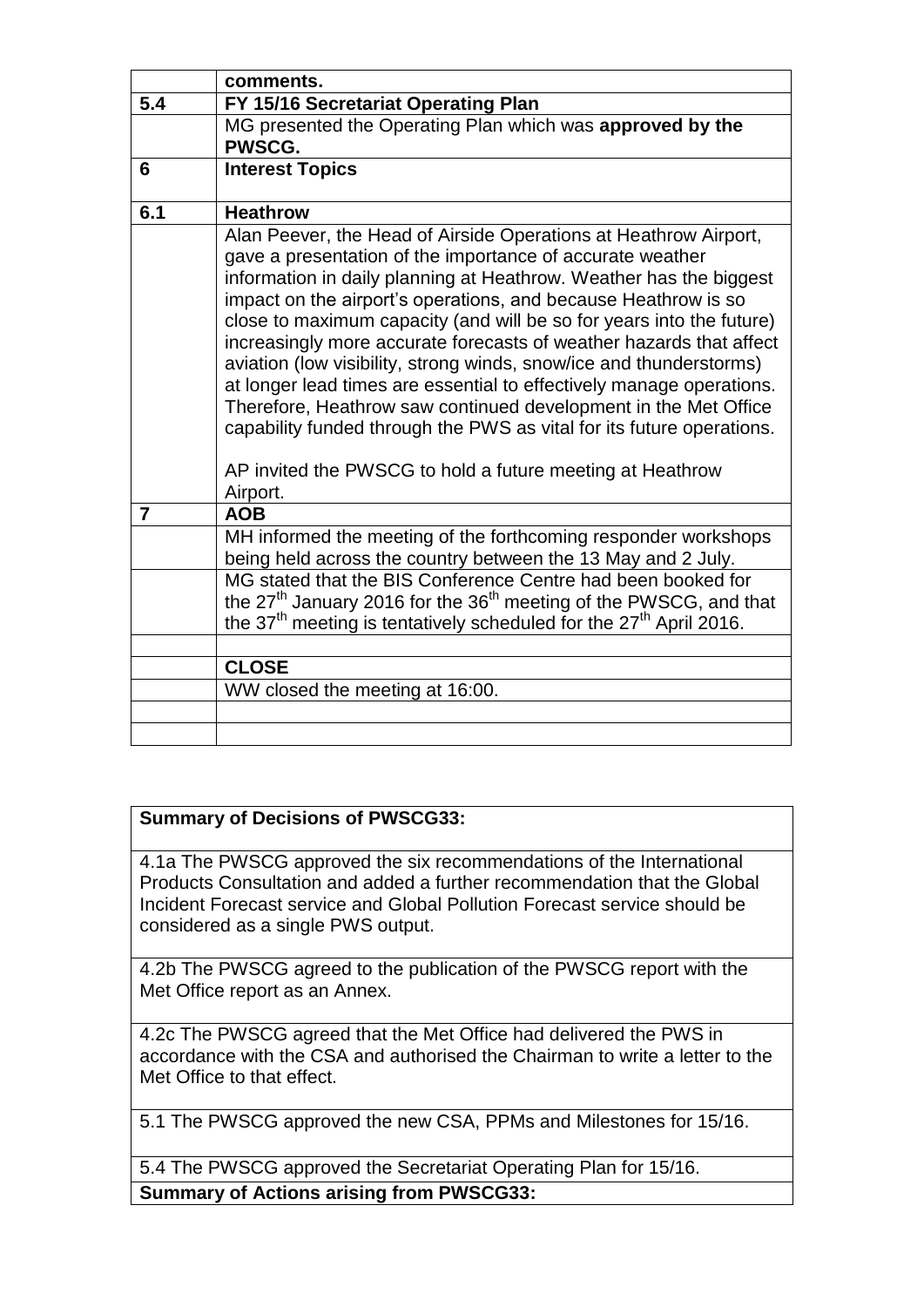4.1a Action: Met Office to share verification data with the Secretariat so as to assess the relative accuracy of the global site forecasts.

4.1b Action: Met Office to share the more detailed results [of the Responder Survey] with the Secretariat and then decide whether this warrants the Chairman engaging more closely with some of the responder groups.

4.2b Action: MG to identify an appropriate mechanism for circulating the report more widely across Government.

5.1 Action: Secretariat to work with the Met Office to develop ideas on how PPM1 can be adjusted in future years to move towards an 80% target.

5.3 Action: MG to update the Consultation Plan in light of PWSCG comments.

## **Date of Next Meeting:**

Wednesday 15<sup>th</sup> July 2015, BIS, London

## **Future Meetings:**

Wednesday 21<sup>st</sup> October 2015, Heathrow Compass Centre, London Et Colober 2015, Healthow Compass Con Wednesday  $27<sup>th</sup>$  April 2016, tbc

## **Other Meetings:**

Tuesday 12<sup>th</sup> May 2015, PWSCG Wales, Cardiff Wednesday 17<sup>th</sup> June 2015, PWSCG Scotland, Glasgow Tuesday 15<sup>th</sup> September 2015, PAG-3, Exeter Wednesday 11<sup>th</sup> November 2015, PWSCG Northern Ireland, Belfast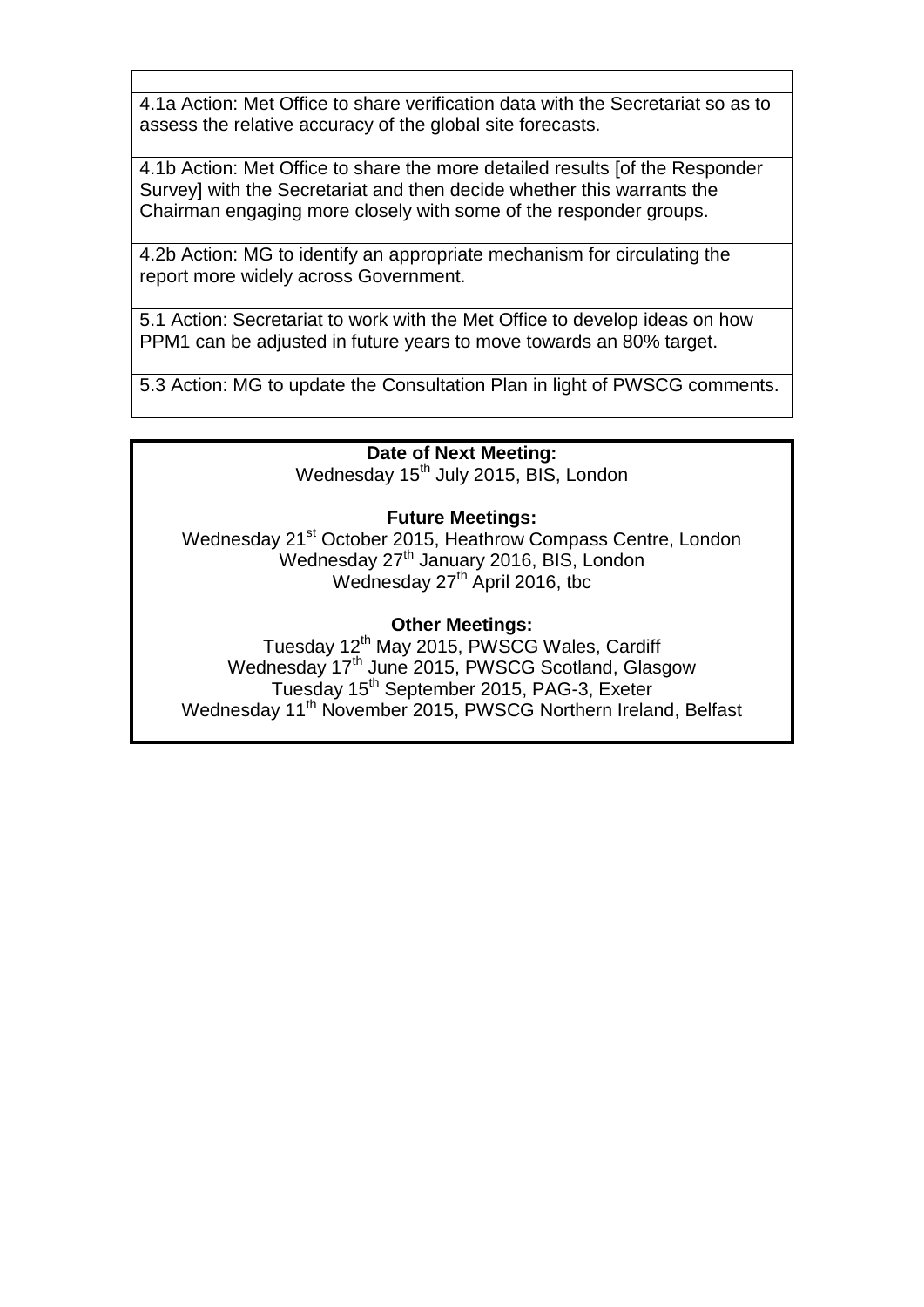# **Report to the PWSCG of the 2nd Meeting of the PWS Assurance Group**

The meeting took place at the Met Office, Exeter, on 26<sup>th</sup> March 2015. PAG members present were Wyn Williams, Denise Harker, Andy Wells and Mike Gray. Apologies were received from Ian Hoult.

The PAG reviewed four areas in this meeting:

- Report from the Chairman of Met Office Science Advisory Committee (MOSAC) and Met Office Chief Scientist;
- Forecasting and Service Delivery programme
- Report from the Chairman of the Met Office Audit and Risk Assurance **Committee**
- Breakdown of the PWS price by theme

The PAG welcomed the opportunity to talk to the Chairman of MOSAC and the MO's Chief Scientist. The PAG received a high level of assurance in the robust review and quality of Met Office Science, in the gearing obtained through international research collaboration, and in its attention to customer benefits. Seasonal forecasting and re-designing forecast models for new high performance computing architecture were two areas discussed in more detail. The Chief Scientist raised recruitment and retention as a key risk for the science programme, especially in light of the easing of pay constraints for research institutes.

Through discussions with the Chief Meteorologist, the PAG gained a high level of assurance of the quality of the Forecasting and Service Delivery Programme. We noted that forecasting challenges still remained, including summertime thunderstorms, rain turning to snow, fog and low cloud. The Forecasting programme was working very closely with the science programme to meet these challenges.

The PAG had a comprehensive briefing from the Chairman of the Met Office Audit and Risk Assurance Committee, covering the role of the committee, the work of the Met Office internal audit team, and a description of the risk landscape of the Met Office and its relevance to the PWS.

The PAG was presented with the breakdown of PWS expenditure, by the Met Office Head of Finance and Head of Finance Business Support, and discussed the attribution of costs to various line items.

Observations, recommendations and actions arising from the day's discussions were as follows:

1. The PWSCG Chairman expressed his willingness to help in any way he could to help reduce the risk surrounding science retention and recruitment.

2. The Chief Scientist was invited to present the Met Office Science Strategy to a future meeting of the PWSCG.

3. The Met Office will continue to work on the breakdown of PWS price by theme, to help inform impacts work ahead of the spending review.